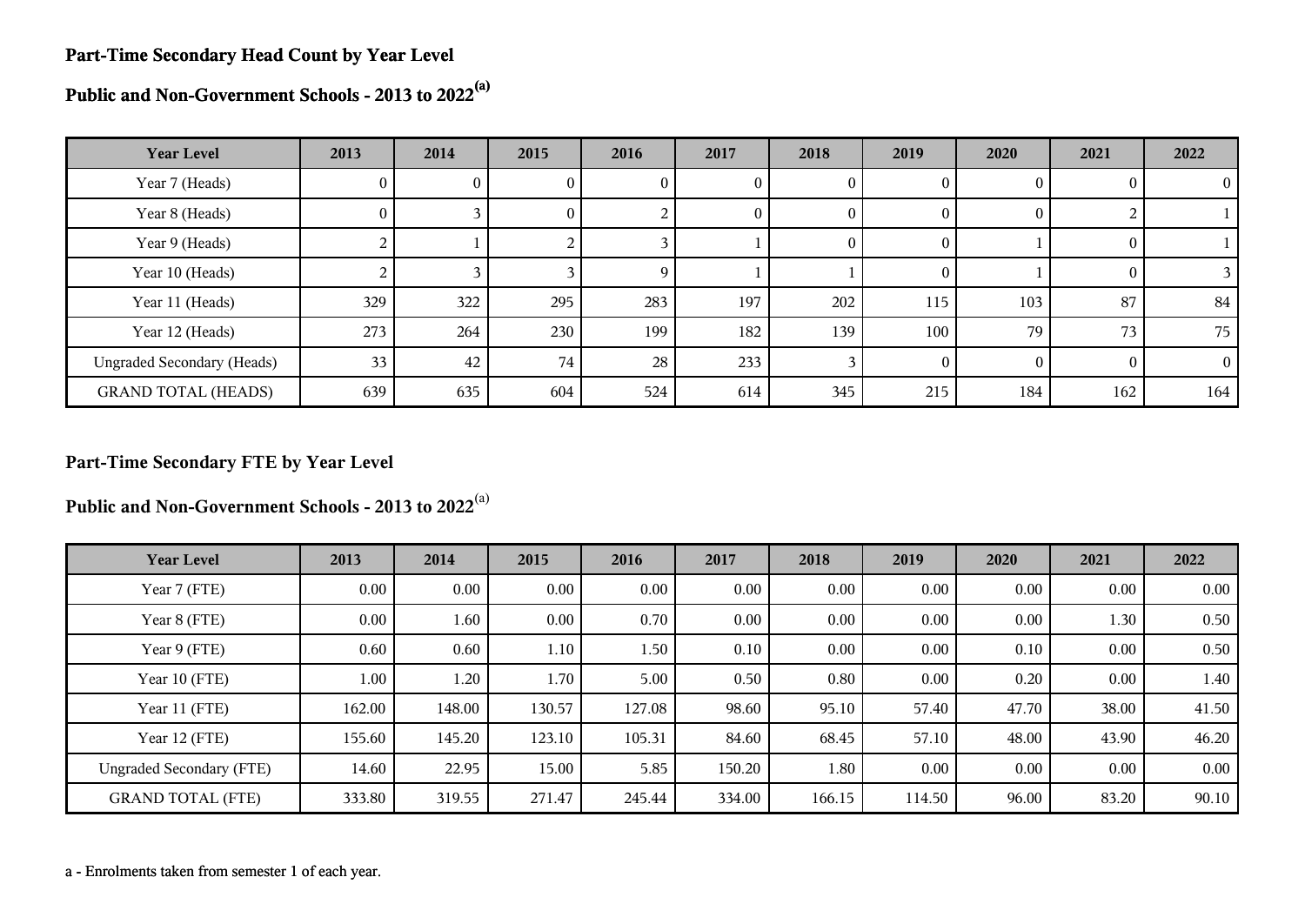#### **Part-Time Secondary Head Count by Year Level**

# **Public Schools - 2013 to 2022(a)**

| <b>Year Level</b>                 | 2013            | 2014 | 2015            | 2016 | 2017     | 2018           | 2019 | 2020     | 2021     | 2022     |
|-----------------------------------|-----------------|------|-----------------|------|----------|----------------|------|----------|----------|----------|
| Year 7 (Heads)                    | O.              |      | v               |      |          | $\theta$       |      | $\theta$ |          |          |
| Year 8 (Heads)                    | $\overline{0}$  |      | 0               | U    |          | $\theta$       |      | $\theta$ |          |          |
| Year 9 (Heads)                    |                 |      |                 |      | $\theta$ | $\mathbf{0}$   |      | $\theta$ | 0        |          |
| Year 10 (Heads)                   | $\overline{0}$  |      |                 |      |          | $\overline{0}$ |      |          |          |          |
| Year 11 (Heads)                   | 329             | 320  | 285             | 279  | 184      | 184            | 100  | 101      | 85       | 79       |
| Year 12 (Heads)                   | 270             | 257  | 223             | 191  | 171      | 130            | 92   | 78       | 68       | 70       |
| <b>Ungraded Secondary (Heads)</b> | 33 <sub>1</sub> | 42   | 72 <sub>1</sub> | 28   | 231      | $\theta$       |      | $\Omega$ | $\Omega$ | $\Omega$ |
| <b>GRAND TOTAL (HEADS)</b>        | 633             | 626  | 583             | 500  | 587      | 314            | 192  | 180      | 153      | 153      |

# **Part-Time Secondary FTE by Year Level**

**Public Schools - 2013 to 2022**(a)

| <b>Year Level</b>               | 2013     | 2014     | 2015     | 2016   | 2017   | 2018   | 2019  | 2020     | 2021     | 2022  |
|---------------------------------|----------|----------|----------|--------|--------|--------|-------|----------|----------|-------|
| Year 7 (FTE)                    | $0.00\,$ | $0.00\,$ | 0.00     | 0.00   | 0.00   | 0.00   | 0.00  | $0.00\,$ | 0.00     | 0.00  |
| Year 8 (FTE)                    | 0.00     | 1.60     | $0.00\,$ | 0.00   | 0.00   | 0.00   | 0.00  | $0.00\,$ | $0.00\,$ | 0.50  |
| Year 9 (FTE)                    | 0.10     | 0.60     | 0.50     | 0.40   | 0.00   | 0.00   | 0.00  | 0.00     | 0.00     | 0.50  |
| Year 10 (FTE)                   | $0.00\,$ | 1.20     | 1.10     | 0.60   | 0.50   | 0.00   | 0.00  | 0.20     | $0.00\,$ | 0.80  |
| Year 11 (FTE)                   | 162.00   | 146.80   | 124.67   | 124.08 | 89.20  | 83.30  | 46.00 | 46.10    | 36.80    | 37.90 |
| Year 12 (FTE)                   | 154.00   | 140.80   | 119.90   | 100.41 | 77.60  | 64.65  | 51.30 | 47.20    | 39.90    | 42.90 |
| <b>Ungraded Secondary (FTE)</b> | 14.60    | 22.95    | 14.00    | 5.85   | 149.00 | 0.00   | 0.00  | $0.00\,$ | 0.00     | 0.00  |
| <b>GRAND TOTAL (FTE)</b>        | 330.70   | 313.95   | 260.17   | 231.34 | 316.30 | 147.95 | 97.30 | 93.50    | 76.70    | 82.60 |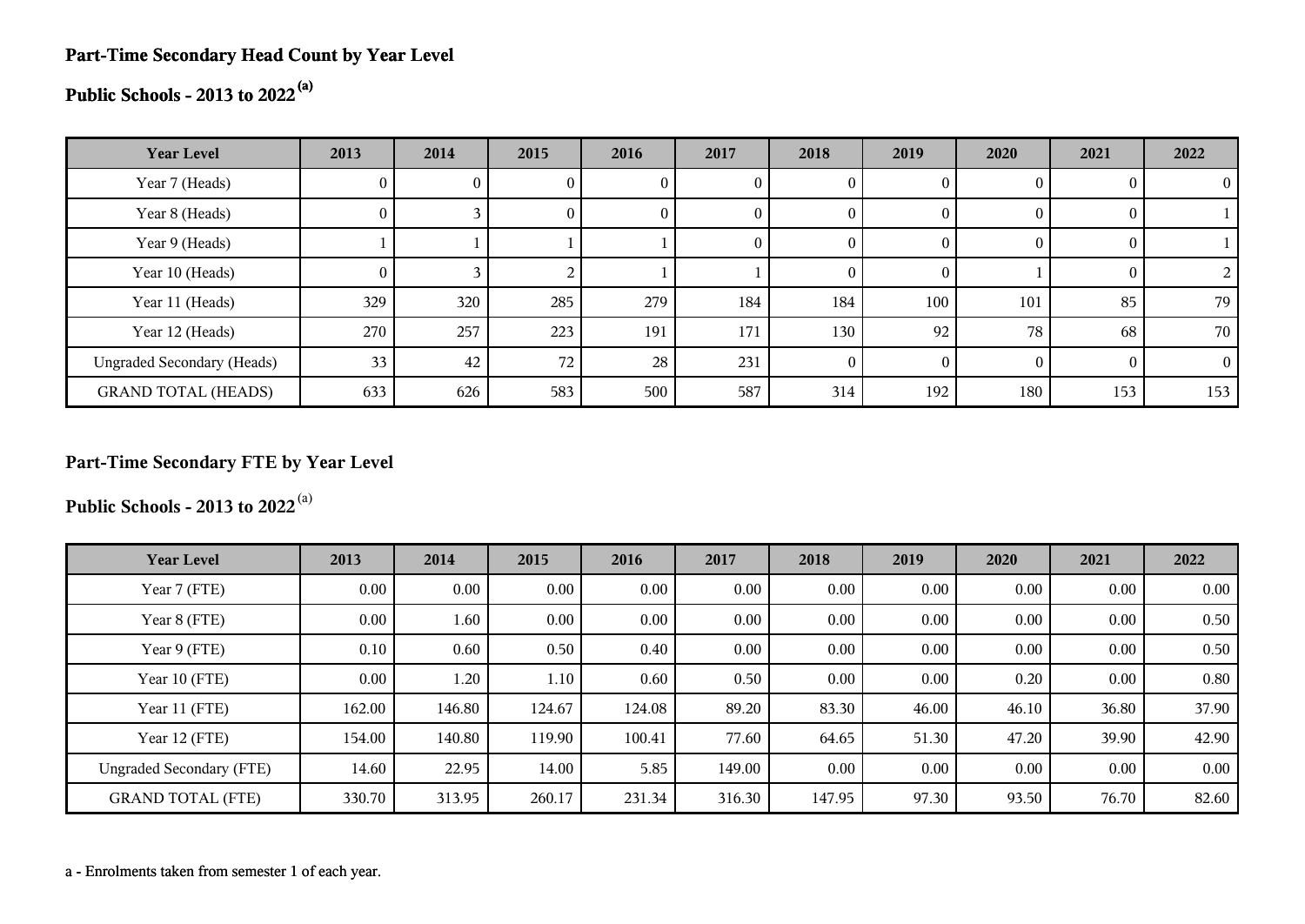#### **Part-Time Secondary Head Count by Year Level**

**Non-Government Schools - 2013 to 2022(a)**

| <b>Year Level</b>                 | 2013     | 2014 | 2015            | 2016 | 2017 | 2018 | 2019 | 2020     | 2021 | 2022     |
|-----------------------------------|----------|------|-----------------|------|------|------|------|----------|------|----------|
| Year 7 (Heads)                    | 0        |      |                 |      |      |      |      |          |      | 0        |
| Year 8 (Heads)                    | $\theta$ | U.   | 0               |      | U    | 0    | O    | O        |      | $\Omega$ |
| Year 9 (Heads)                    |          | U.   |                 |      |      | U    | O    |          |      | $\Omega$ |
| Year 10 (Heads)                   |          | O.   |                 | 8    | O    |      |      | $\theta$ |      |          |
| Year 11 (Heads)                   | $\Omega$ |      | 10 <sub>1</sub> |      | 13   | 18   | 15   |          |      |          |
| Year 12 (Heads)                   |          |      |                 | 8    |      | 9    | 8    |          |      |          |
| <b>Ungraded Secondary (Heads)</b> | $\Omega$ |      |                 |      |      |      |      |          |      | 0        |
| <b>GRAND TOTAL (HEADS)</b>        |          |      | 21              | 24   | 27   | 31   | 23   |          |      | 11       |

# **Part-Time Secondary FTE by Year Level**

**Non-Government Schools - 2013 to 2022**(a)

| <b>Year Level</b>               | 2013     | 2014     | 2015  | 2016  | 2017  | 2018  | 2019  | 2020     | 2021     | 2022 |
|---------------------------------|----------|----------|-------|-------|-------|-------|-------|----------|----------|------|
| Year 7 (FTE)                    | 0.00     | $0.00\,$ | 0.00  | 0.00  | 0.00  | 0.00  | 0.00  | $0.00\,$ | $0.00\,$ | 0.00 |
| Year 8 (FTE)                    | 0.00     | $0.00\,$ | 0.00  | 0.70  | 0.00  | 0.00  | 0.00  | $0.00\,$ | 1.30     | 0.00 |
| Year 9 (FTE)                    | 0.50     | $0.00\,$ | 0.60  | 1.10  | 0.10  | 0.00  | 0.00  | 0.10     | 0.00     | 0.00 |
| Year 10 (FTE)                   | $1.00\,$ | $0.00\,$ | 0.60  | 4.40  | 0.00  | 0.80  | 0.00  | 0.00     | 0.00     | 0.60 |
| Year 11 (FTE)                   | $0.00\,$ | 1.20     | 5.90  | 3.00  | 9.40  | 11.80 | 11.40 | 1.60     | 1.20     | 3.60 |
| Year 12 (FTE)                   | 1.60     | 4.40     | 3.20  | 4.90  | 7.00  | 3.80  | 5.80  | 0.80     | 4.00     | 3.30 |
| <b>Ungraded Secondary (FTE)</b> | 0.00     | $0.00\,$ | 1.00  | 0.00  | 1.20  | 1.80  | 0.00  | $0.00\,$ | $0.00\,$ | 0.00 |
| <b>GRAND TOTAL (FTE)</b>        | 3.10     | 5.60     | 11.30 | 14.10 | 17.70 | 18.20 | 17.20 | 2.50     | 6.50     | 7.50 |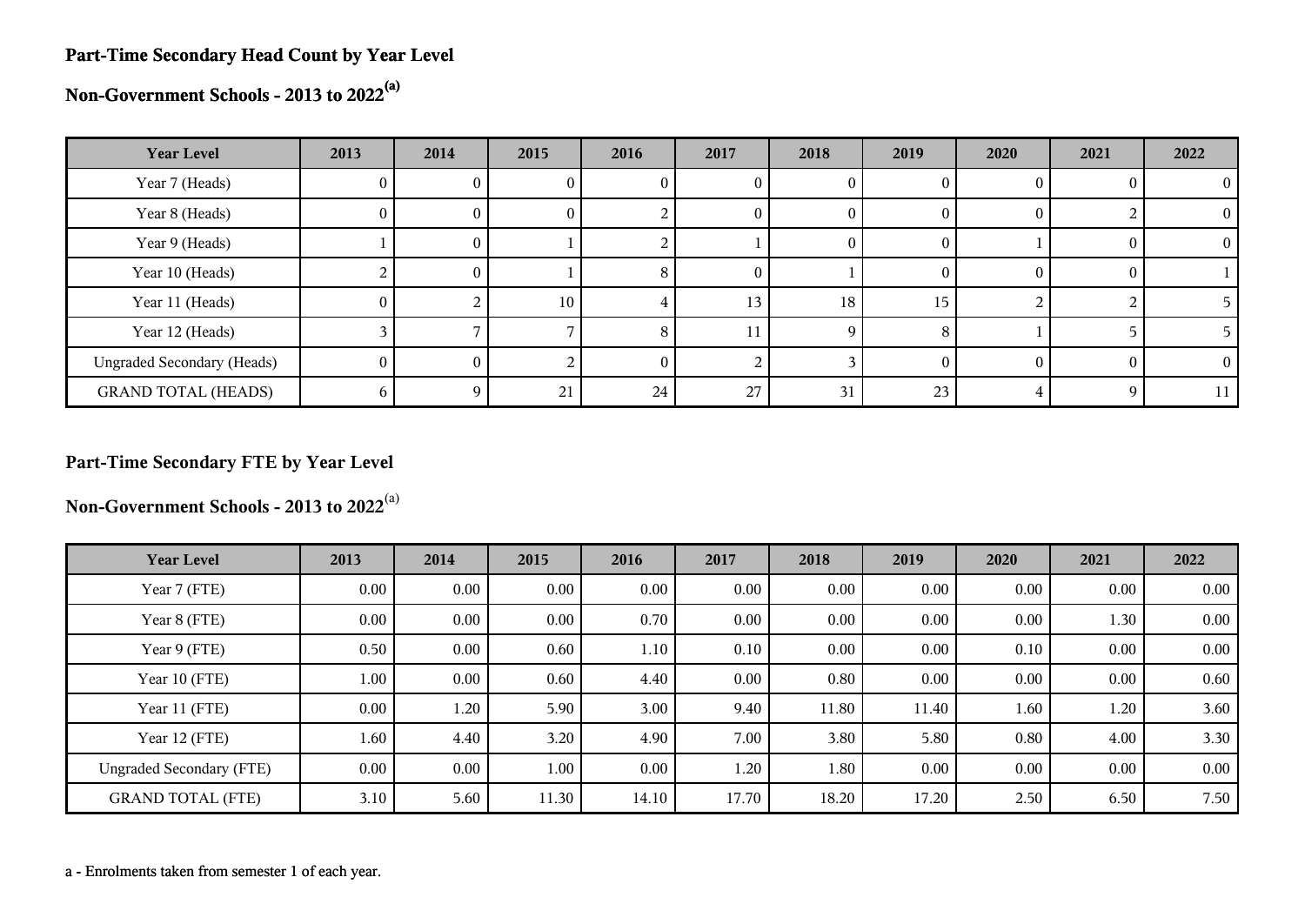#### **Part-Time Aboriginal Secondary Head Count by Year Level**

**Public and Non-Government Schools - 2013 to 2022(a)**

| <b>Year Level</b>                 | 2013     | 2014 | 2015 | 2016 | 2017 | 2018   | 2019 | 2020     | 2021 | 2022     |
|-----------------------------------|----------|------|------|------|------|--------|------|----------|------|----------|
| Year 7 (Heads)                    | 0        | v    |      | U    | U    | U      |      |          |      | $\theta$ |
| Year 8 (Heads)                    | $\theta$ |      | O.   | U    | U    | O      |      | $_{0}$   |      | $\theta$ |
| Year 9 (Heads)                    | $\theta$ |      |      |      | O    | $_{0}$ | 0    | $_{0}$   |      | $\Omega$ |
| Year 10 (Heads)                   |          |      |      |      |      | 0      |      |          |      |          |
| Year 11 (Heads)                   |          | 8.   |      |      |      |        |      |          |      | 10       |
| Year 12 (Heads)                   |          | n    |      |      |      |        |      |          |      |          |
| <b>Ungraded Secondary (Heads)</b> | $\theta$ | 0    |      |      |      |        |      | $\Omega$ |      | $\theta$ |
| <b>GRAND TOTAL (HEADS)</b>        | 0        | 20   | 14   | 15   | 10   |        |      |          |      | 12       |

#### **Part-Time Aboriginal Secondary FTE by Year Level**

**Public and Non-Government Schools - 2013 to 2022**(a)

| <b>Year Level</b>               | 2013 | 2014     | 2015 | 2016 | 2017 | 2018 | 2019 | 2020     | 2021 | 2022 |
|---------------------------------|------|----------|------|------|------|------|------|----------|------|------|
| Year 7 (FTE)                    | 0.00 | $0.00\,$ | 0.00 | 0.00 | 0.00 | 0.00 | 0.00 | $0.00\,$ | 0.00 | 0.00 |
| Year 8 (FTE)                    | 0.00 | 1.60     | 0.00 | 0.00 | 0.00 | 0.00 | 0.00 | 0.00     | 0.00 | 0.00 |
| Year 9 (FTE)                    | 0.00 | 0.60     | 0.50 | 0.40 | 0.00 | 0.00 | 0.00 | 0.00     | 0.00 | 0.00 |
| Year 10 (FTE)                   | 1.00 | 1.00     | 0.60 | 2.60 | 0.50 | 0.00 | 0.00 | 0.00     | 0.00 | 0.60 |
| Year 11 (FTE)                   | 2.35 | 3.20     | 3.60 | 3.05 | 1.85 | 0.90 | 1.40 | 2.40     | 0.80 | 5.40 |
| Year 12 (FTE)                   | 1.90 | 4.10     | 1.05 | 2.60 | 0.00 | 1.80 | 1.70 | 2.60     | 3.40 | 0.80 |
| <b>Ungraded Secondary (FTE)</b> | 0.00 | $0.00\,$ | 1.00 | 0.00 | 3.25 | 0.00 | 0.00 | 0.00     | 0.00 | 0.00 |
| <b>GRAND TOTAL (FTE)</b>        | 5.25 | 10.50    | 6.75 | 8.65 | 5.60 | 2.70 | 3.10 | 5.00     | 4.20 | 6.80 |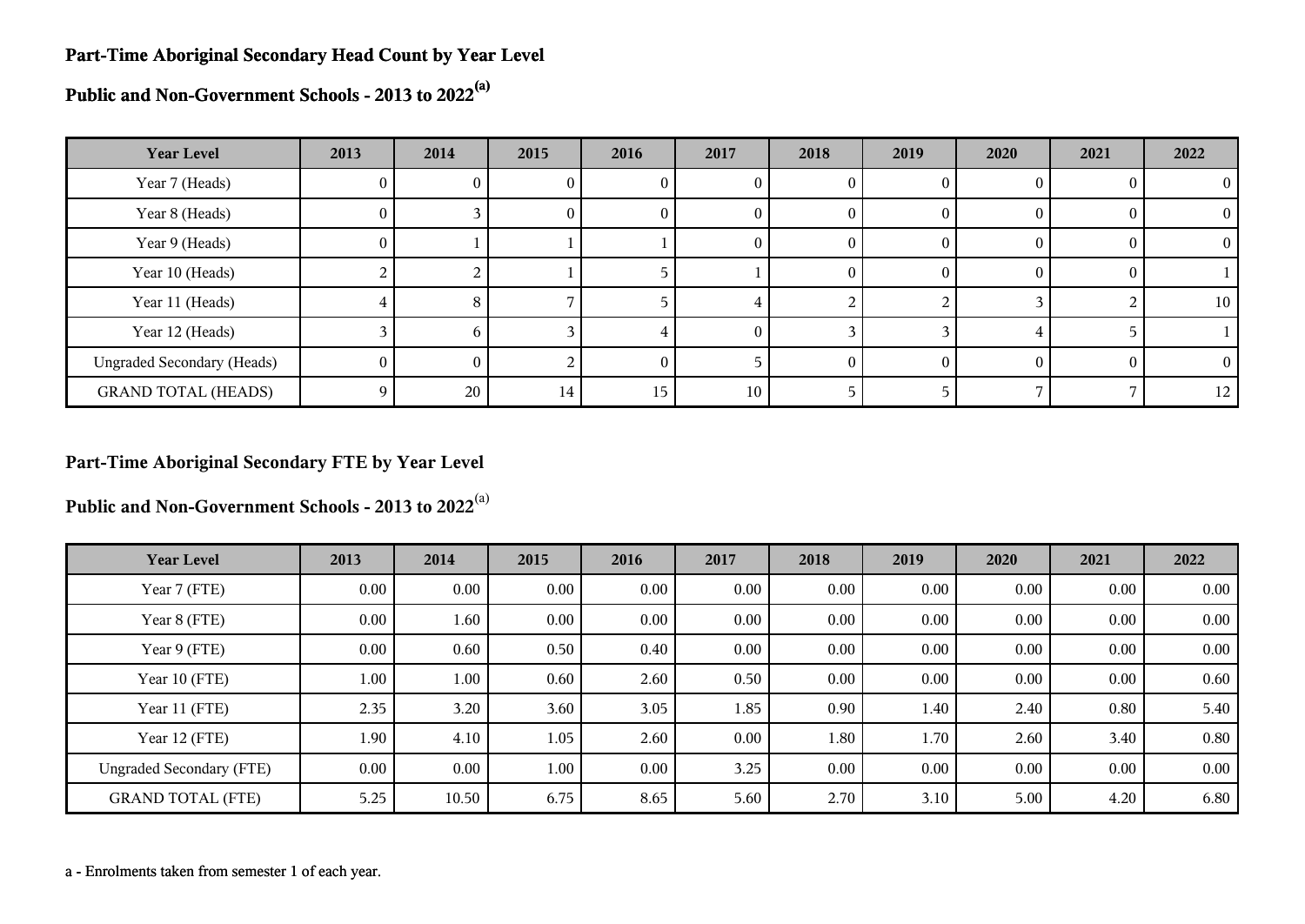## **Part-Time Aboriginal Secondary Head Count by Year Level**

# **Public Schools - 2013 to 2022(a)**

| <b>Year Level</b>                 | 2013     | 2014 | 2015 | 2016 | 2017   | 2018 | 2019     | 2020 | 2021 | 2022     |
|-----------------------------------|----------|------|------|------|--------|------|----------|------|------|----------|
| Year 7 (Heads)                    | U.       |      |      | U    |        |      |          |      |      |          |
| Year 8 (Heads)                    | 0        |      | U    | v    | O      |      | $_{0}$   |      |      | $\Omega$ |
| Year 9 (Heads)                    | 0        |      |      |      | O      |      | $\theta$ |      |      | $^{(1)}$ |
| Year 10 (Heads)                   | $\Omega$ |      | O.   | 0    |        |      | $\theta$ |      |      |          |
| Year 11 (Heads)                   |          | 8    |      |      |        |      |          |      |      | Q        |
| Year 12 (Heads)                   |          | h.   |      |      | $_{0}$ |      |          |      |      |          |
| <b>Ungraded Secondary (Heads)</b> | 0        | 0    | 0    | 0    |        |      | $\theta$ |      |      | $\theta$ |
| <b>GRAND TOTAL (HEADS)</b>        |          | 20   | 10   | 8    | $10\,$ |      |          |      |      | 11       |

# **Part-Time Aboriginal Secondary FTE by Year Level**

**Public Schools - 2013 to 2022**(a)

| <b>Year Level</b>               | 2013     | 2014     | 2015 | 2016 | 2017 | 2018 | 2019 | 2020     | 2021 | 2022 |
|---------------------------------|----------|----------|------|------|------|------|------|----------|------|------|
| Year 7 (FTE)                    | $0.00\,$ | $0.00\,$ | 0.00 | 0.00 | 0.00 | 0.00 | 0.00 | 0.00     | 0.00 | 0.00 |
| Year 8 (FTE)                    | 0.00     | 1.60     | 0.00 | 0.00 | 0.00 | 0.00 | 0.00 | 0.00     | 0.00 | 0.00 |
| Year 9 (FTE)                    | $0.00\,$ | 0.60     | 0.50 | 0.40 | 0.00 | 0.00 | 0.00 | 0.00     | 0.00 | 0.00 |
| Year 10 (FTE)                   | $0.00\,$ | 1.00     | 0.00 | 0.00 | 0.50 | 0.00 | 0.00 | 0.00     | 0.00 | 0.60 |
| Year 11 (FTE)                   | 2.35     | 3.20     | 3.60 | 3.05 | 1.85 | 0.90 | 1.40 | 2.40     | 0.80 | 5.00 |
| Year 12 (FTE)                   | 1.90     | 4.10     | 0.85 | 1.40 | 0.00 | 1.80 | 1.70 | 2.60     | 3.40 | 0.80 |
| <b>Ungraded Secondary (FTE)</b> | $0.00\,$ | $0.00\,$ | 0.00 | 0.00 | 3.25 | 0.00 | 0.00 | $0.00\,$ | 0.00 | 0.00 |
| <b>GRAND TOTAL (FTE)</b>        | 4.25     | 10.50    | 4.95 | 4.85 | 5.60 | 2.70 | 3.10 | 5.00     | 4.20 | 6.40 |

a - Enrolments taken from semester 1 of each year.